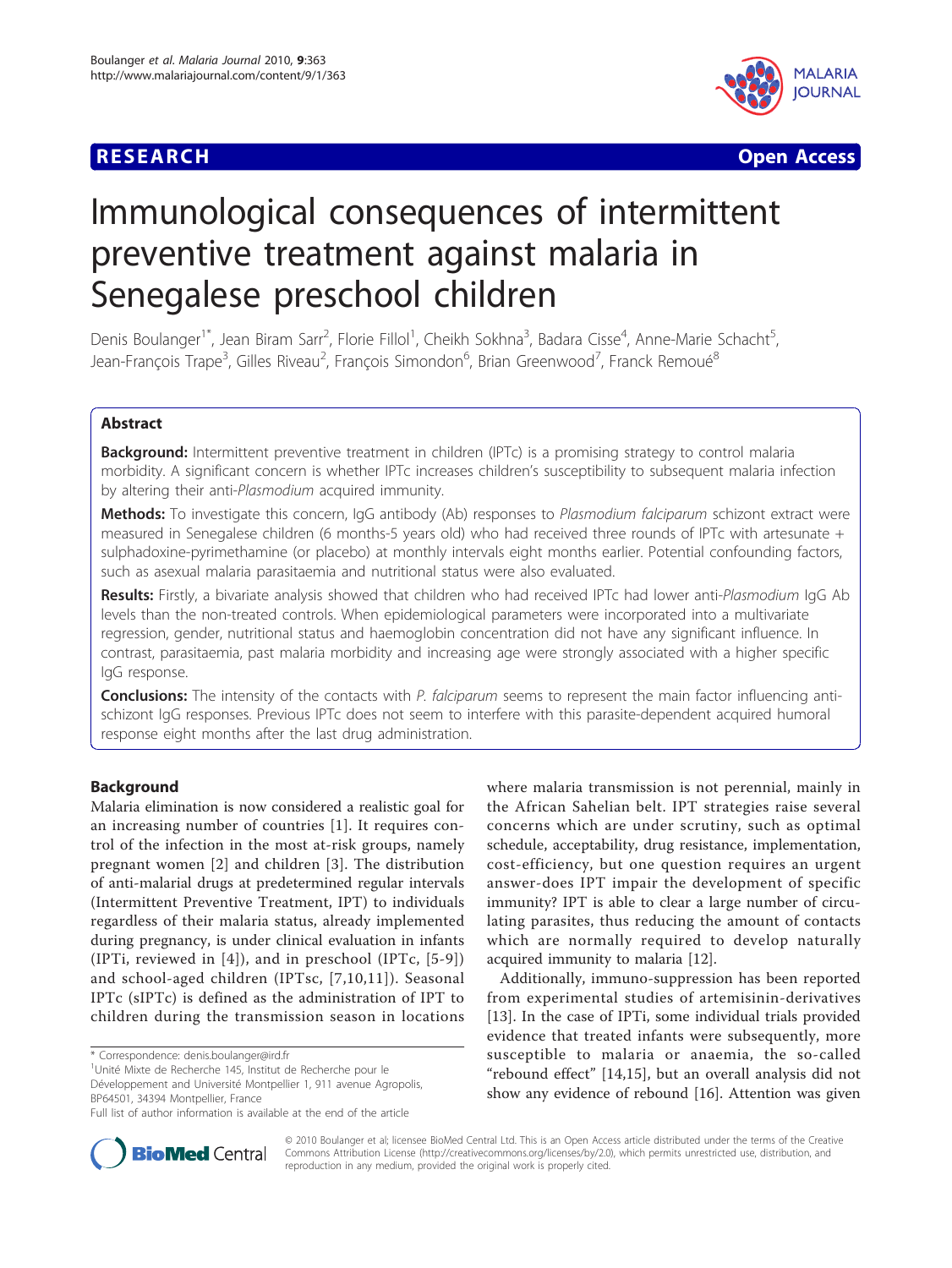mainly to the possible interference between treatment and the infants' response to EPI vaccines, which are delivered at the same time [[17](#page-7-0)-[19](#page-7-0)]. However, only two studies considered specific anti-Plasmodium immune responses. In Mozambique, sulphadoxine-pyrimethamine (SP) given at the age of three, four, and nine months did not significantly modify the development of naturally acquired antibody (Ab) responses to several Plasmodium falciparum antigens up to 24 months of age [[20\]](#page-7-0). On the other hand, in Ghana, anti-schizont Ab levels were significantly lower in children treated once with SP than in controls [[21\]](#page-7-0). In the latter study, IgG levels were related to the frequency of past infections. Two IPTc trials conducted in children less than five years of age, have demonstrated a lack of a clinical rebound-effect one year after IPT delivery, using SP + artesunate in Senegal [[6](#page-6-0)] and SP in Mali [[7\]](#page-6-0). In Ghana [[9\]](#page-6-0), malaria incidence during the post-intervention period was increased by 62% in infants who received six monthly artesunate + amodiaquine, but this rebound was not seen in children aged one year or more at the time of drug administration. Immunological status, known to be closely age-dependent, was not assessed in any of these IPTc trials. Therefore, the objective of the present study was to check whether IPTc had any impact on the anti-Plasmodium IgG response in the Senegalese study [[6\]](#page-6-0), eight months after the last IPT delivery. To improve our understanding of the mode of action of IPT [[4](#page-6-0),[22](#page-7-0)], epidemiological features of the study children were incorporated as potential confounding factors in a multivariate analysis.

# Methods

# Cohort follow-up

The study population came from the community of Niakhar, situated in Central Senegal, 145 km east from Dakar, where regular demographic surveillance has been maintained since 1963 [[23](#page-7-0)]. It is an open savannah area, with less than 500 mm of rainfall per year. Malaria transmission is markedly seasonal and classified as mesoendemic, with most infections occurring between July and October and most clinical cases occuring in September-October. The average entomological inoculation rate is 10 infective bites per year with sharp variations between villages depending on their distance to the closest *Anopheles* larval breeding sites [\[24](#page-7-0)]. In 2002, a double-blind, randomized, placebo-controlled trial demonstrated, on an initial cohort of 1203 children (6 weeks to 5 years old), that a combination of artesunate and SP administered preventively on a monthly basis between September and November reduced the number of malaria attacks in treated children by 86% [[6\]](#page-6-0). The active (weekly domiciliary visits) and passive (dispensaries) detections of malaria cases relied on clinical symptoms as previously defined [[6](#page-6-0)] and used a parasite density of 3,000 P. falciparum asexual stage parasites/μl as the minimal threshold to consider a case as one of confirmed malaria. A crosssectional survey was done in December 2002, in order to measure the impact of IPTc on the prevalence of children with parasitaemia, parasites resistant to sulphadoxine-pyrimethamine and anaemia at the end of the clinical follow-up period, and seven months later, in July 2003, before the beginning of the next rainy season. Anthropometric measurements were collected as previously described [[25](#page-7-0)]. Capillary blood smears were made from a fingerprick sample, allowing the assessment of Plasmodium asexual blood stages parasitaemia. Haemoglobin concentrations were measured in a HemoCue Machine® as previously described [[6\]](#page-6-0). Sera were obtained by centrifugation then stored at -20°C until tested. From the 929 children who attended the cross-sectional survey in July 2003, a randomization list was computer generated and a subsample of 350 children was selected for serological screening. 12 blood samples could not be technically processed, leaving 338 available for assay.

# Ethics

Approval of the study was obtained from the ethical review committees of the Senegalese government, the French Institute of Research for Development, and the London School of Hygiene and Tropical Medicine. Informed consent was obtained from parents or guardians before any child was included in the study.

# Evaluation of anti-Plasmodium IgG levels by ELISA

IgG antibodies were screened using a biotin-avidin amplified indirect ELISA. Plasmodium falciparum schizont extract was obtained from infected erythrocytes and coated on flat-bottom microtiter plates (Nunc, Roskilde, Denmark) at a concentration of 2 μg/ml. After blocking the plates with gelatin 0.5% in PBS, the plasma samples and a mouse biotinylated mAb to human IgG (BD Pharmingen, San Diego CA, USA) were successively diluted in PBS-Tween 0.1% at 1:100 and 1:1000, respectively. After incubation with a peroxidase-conjugated streptavidin (Amersham Biosciences, les Ulis, France), ABTS (2.2'-azino-bis (3-ethylbenzthiazoline 6-sulfonic acid) diammonium, Sigma, St Louis, MO, USA) was added and optical density (OD) was measured at 405 nm. All sera were tested in duplicate wells coated with antigen together with a third single uncoated well to take into account non-specific bindings. A pool of positive sera was run in all the plates allowing adjustments for inter-plate variations. A negative pool (non-exposed European individuals) was also included in each plate.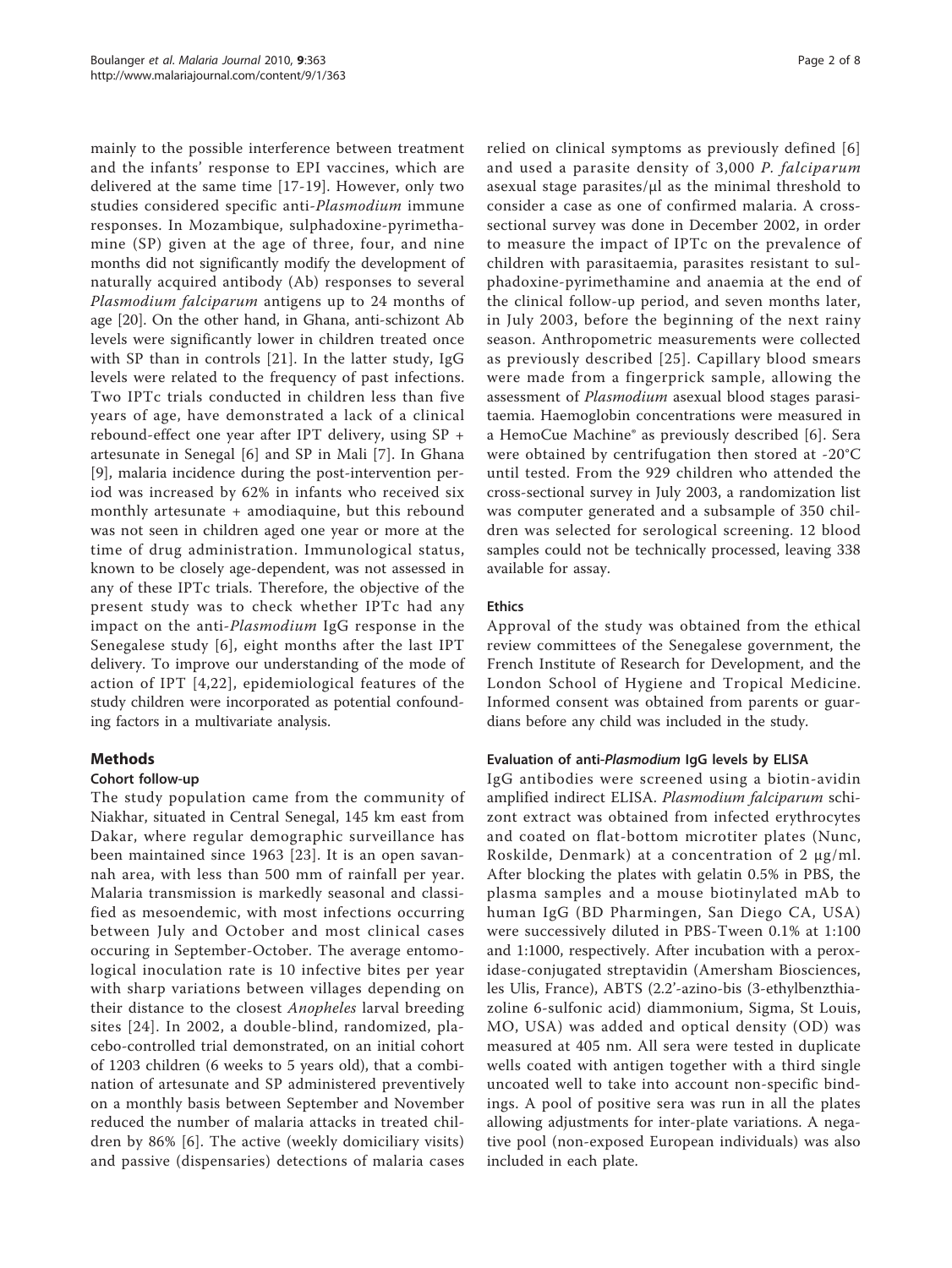### Statistical methods

Comparisons between medians used the Mann-Whitney test. Multivariate hierarchical linear regression was performed to identify variables independently associated with antibody measurements. Since these were not normally distributed, optical densities were log transformed. Potential covariates entered in the model were: the treatment group (IPT vs placebo), age (12-24; 24-36; 36-48; 48-60 and  $\geq 60$  months old at the time of blood sampling), sex, nutritional status (normal; wasted; stunted as previously described [[26\]](#page-7-0)) assessed in November 2002 and in July 2003, number of malaria attacks between September and December 2002 (continuous), presence of blood asexual stages of P. falciparum in December 2002 and in July 2003, haemoglobin concentration (g/dL) in July 2003 (continuous). Reference categories were as follows: females (gender), two years old class (age), normal (nutritional status), no malaria case (morbidity), no detected trophozoite (parasitaemia) and lowest value (haemoglobin). To account for the hierarchical structure of the data (groups of children sampled in 11 different villages), we included a random effect component at the village level in the regression model. Significance of the random effect was tested using a likelihood ratio test. Analyses were performed using the Stata software (Version 10.0; Stata Corp., College Station, TX). The significance limit was P < 0.05.

#### Results

#### Cohort description

The 338 sampled children (49.1% males) lived in 11 villages (8-66 per village) and 158 (46.7%) received IPT in 2002. In this sub-sample, the overall malaria incidence in 2002 was 0.406 (placebo) and 0.089 (IPT) cases/child over the 3.5 months follow-up. Villages differed significantly in terms of parasite rates, ranging from 0 to 43.2% in December 2002 and from 4.8 to 42.9% in July 2003 (P = 0.007 and 0.006, respectively).

# Influence of 2002 treatment on anti-Plasmodium IgG responses

#### Bivariate analysis

Levels of IgG Ab against P. falciparum schizont in sera collected in July 2003 from children who had received either IPT or a placebo the previous year are shown in Figure 1. The median antibody level in the IPTc group was significantly lower by one-third compared to the non-treated controls (Mann-Whitney,  $P < 0.05$ ). Considering the heterogeneity of the O.D. distributions within each group, potential confounding factors were incorporated into a multivariate model.



## Multivariate analysis of potential confounding epidemiological factors

Data were available from the 338 children except for information on parasitaemia for 48 children in December 2002 and 33 in July 2003 (Table [1\)](#page-3-0). When covariates were introduced into the multivariate model, the 2002 treatment group, gender, nutritional status and haemoglobin concentration did not appear to have a significant influence on the IgG titres although stunting in July 2003 tended to be associated with a lower response without reaching statistical significance ( $P = 0.144$ ). In contrast, age was positively and strongly associated with increasing anti-Plasmodium Ab levels (Figure [2\)](#page-4-0), especially in the older children. Similarly, carriage of Plasmodium asexual stages, both at the end of the first transmission season (December 2002) and at the beginning of the following transmission season (July 2003), was associated with a high Ab response, irrespective of the treatment received in 2002. Median IgG Ab levels were 5.2 (CI95%: 3.7-7.1) and 6.8 (CI95%: 5.4-8.0) times higher in parasitaemic children compared to blood film negative children at both cross-sectional surveys (Figure [3](#page-5-0)). In addition, the number of malaria attacks experienced in 2002 was positively linked to anti-Plasmodium IgG levels (data not shown). Village of residence had a significant ( $P = 0.007$ ) impact on antibody levels. The highest median specific IgG levels were observed in the villages closest to potential mosquito larval breeding sites (data not shown). No interaction was found between the covariates.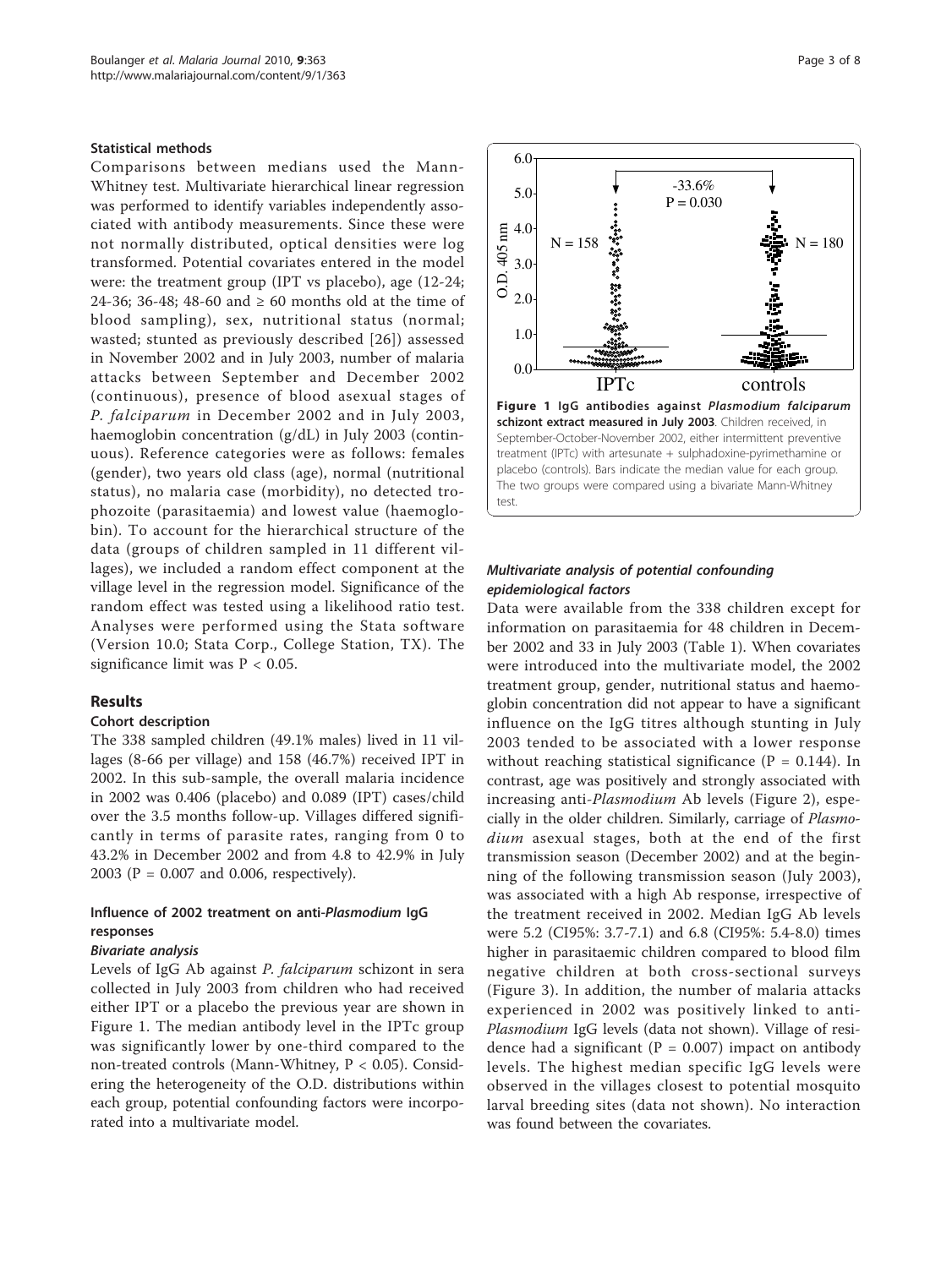<span id="page-3-0"></span>

| <b>Variables</b>          | Period           | <b>Estimates</b> | P-value  | 95% Confidence interval |          |
|---------------------------|------------------|------------------|----------|-------------------------|----------|
| Treatment group           | 2002             | 0.112            | 0.379    | $-0.137$                | 0.360    |
| Gender                    | L,               | $-0.031$         | 0.787    | $-0.255$                | 0.193    |
| Age class                 |                  |                  |          |                         |          |
| $3$ years (y)             | 2003             | 0.410            | 0.036    | 0.027                   | 0.793    |
| 4 y                       | 2003             | 0.733            | < 0.0001 | 0.375                   | 1.091    |
| 5 y                       | 2003             | 0.919            | < 0.0001 | 0.530                   | 1.308    |
| 6у                        | 2003             | 1.035            | < 0.0001 | 0.631                   | 1.439    |
| Stunting                  | November 2002    | 0.043            | 0.814    | $-0.315$                | 0.401    |
|                           | <b>July 2003</b> | $-0.253$         | 0.144    | $-0.592$                | 0.086    |
| Wasting                   | November 2002    | 0.017            | 0.933    | $-0.393$                | 0.428    |
|                           | <b>July 2003</b> | $-0.011$         | 0.963    | $-0.492$                | 0.469    |
| Malaria morbidity         | 2002             | 0.243            | 0.034    | 0.018                   | 0.468    |
| Parasitaemia              | December 2002    | 0.573            | < 0.0001 | 0.308                   | 0.839    |
|                           | <b>July 2003</b> | 0.931            | < 0.0001 | 0.653                   | 1.210    |
| Haemoglobin               | <b>July 2003</b> | 0.003            | 0.936    | $-0.082$                | 0.089    |
| Constant term             |                  | $-1.330$         | 0.005    | $-2.257$                | $-0.404$ |
| Random-effects parameters |                  |                  |          |                         |          |
| Village                   |                  | 0.244            |          | 0.114                   | 0.520    |
| Residual                  |                  | 0.884            |          | 0.807                   | 0.969    |

Gender, age, nutritionnal status and malaria indicators were evaluated as potentially confounding factors, village as a random factor. P values were considered as significant when <0.05.

## **Discussion**

Despite some debate on its efficacy, evidence is growing that IPT is a potentially valuable tool to control malaria in young children [[27](#page-7-0)]. It may be particularly useful in areas with seasonal malaria transmission where drug delivery can be focused on a limited period of time when transmission and malaria risk are maximal. However, the potential negative effect of IPT on the development of natural acquired immunity against the parasite remains an important point to be investigated [[28](#page-7-0)]. Theoretically, IPT could interfere with the anti-Plasmodium immune response via two main distinct mechanisms, either by a direct immunosuppressor effect of the drugs or, indirectly, by reducing contacts between the treated child and *Plasmodium* thus impairing immunity development. There is already evidence to support the latter mechanism in the case of weekly chemoprophylaxis [[29](#page-7-0)] and this has led to concerns over its widespread use. Unlike some other classes of anti-malarial molecules, including the 4-aminoquinolones [\[30,31\]](#page-7-0), neither SP or artesunate is thought to be immunosuppressive. Moreover, several IPTi trials (reviewed by [\[32\]](#page-7-0)) have shown that SP and artesunate did not have an effect, positive or negative, on the infant response to various childhood vaccines (diphtheria, tetanus, pertussis, polio, hepatitis B, Hib, measles). The most likely mechanism by which IPTc reduces malaria morbidity combines therapeutic (clearing of existing infections) and preventive (allowing immunity development) effects, the prophylactic effect being predominant [\[33\]](#page-7-0). IPTi studies have shown that in areas where P. falciparum is still susceptible to SP, a single dose of SP provides infants with a protection lasting from 4-6 weeks [[34](#page-7-0)] to 30-60 days [[35](#page-7-0)] according to the setting, as might be anticipated from the half lives of the component drugs.

The present study showed that children less than five years who had received preventively the combination of SP + artesunate during the rainy season had a slightly lower level of anti-Plasmodium schizont Abs compared to non-treated control children at the beginning of the next transmission season, eight months later. These findings are in agreement with the reduced anti-schizont IgG response measured in Ghanaian infants six months after a single dose of SP given alone [[21](#page-7-0)] although this study differed in several aspects, noticeably in the age of the participants (malaria-naïve infants in Ghana versus 1-6 years old children with some immunity in Senegal) and on the endemicity levels (perennial transmission in rural Ghana with 400 infective bites per person-year [[36\]](#page-7-0) versus seasonal transmission in Senegal with 10 infective bites per year [[24\]](#page-7-0)).

In a multivariate model, four co-variables significantly influenced anti-*Plasmodium* IgG levels: age, village, past malaria morbidity and Plasmodium carriage. Age was a major determinant of specific IgG titres, especially among children older than four years. This is in agreement with findings in Northern Senegal where anti-schizont IgG responses increased progressively in one to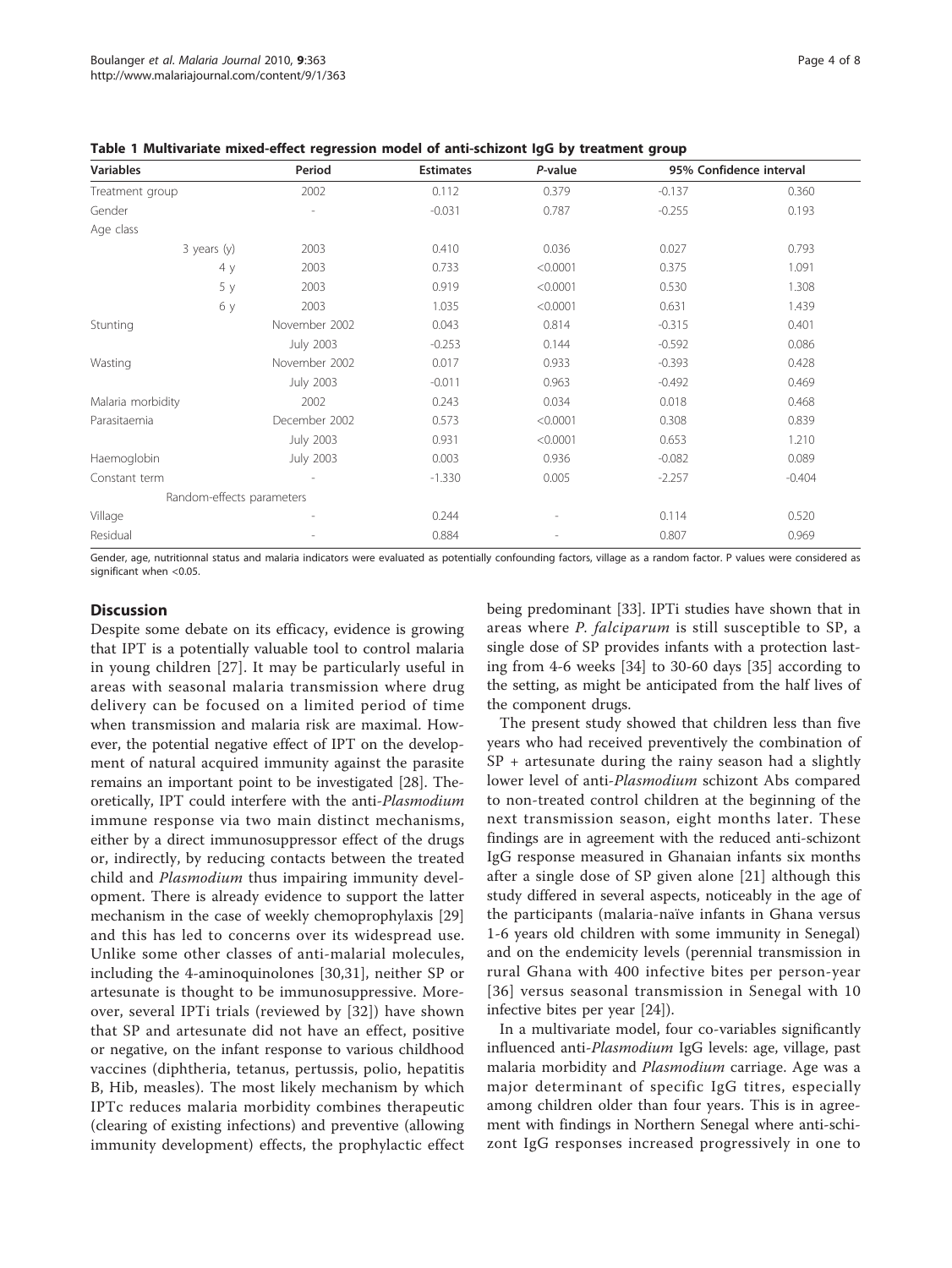<span id="page-4-0"></span>

five-year old children and then remained stable up to nine years of age [[37\]](#page-7-0). Age-associated maturation of the immune system, cumulative impact of mosquito infecting bites and production by the oldest children of longlived plasma cells [\[38](#page-7-0)] may explain the natural influence of age. In accordance with what was observed in Mozambique [[20](#page-7-0)] and in Ghana [[21](#page-7-0)], children who experienced clinical attacks of malaria had higher anti-Plasmodium IgG responses in July 2003 than those who did not become sick. These observations suggest that release into the bloodstream of large numbers of schizont-derived Plasmodium stages during a malaria attack provides substantial antigenic stimulation to the immune effector cells. As reported in the two IPTi antibody surveys previously quoted [\[20,21\]](#page-7-0), Plasmodium carriage at the time of blood sampling (July 2003) was associated with a strikingly higher anti-schizont IgG response. Increased humoral responses to various

antigens in parasitized children compared to controls is a consistent observation [[37,39](#page-7-0)], reflecting an increased exposure of the immune system to blood-stage parasites. Similarly, differences in the frequency of infectious anophelines bites [\[24](#page-7-0)] may account for the observed significant heterogeneity of specific IgG titres between villages. Surprisingly, parasite carriage seven months before the blood sampling was also strongly and positively linked to a high specific Ab response. Interestingly, parasite rates did not change significantly during the 2003 dry season suggesting that parasites can persist in humans from one transmission season to the other and elicit a steady production of specific Abs through continuous antigenic stimulation. Taken as a whole, it appears that the level of anti-*Plasmodium* schizont Abs at a given time reflects a cumulative process of specific immunoglobulin production positively related to the level of contact between the host immune system and blood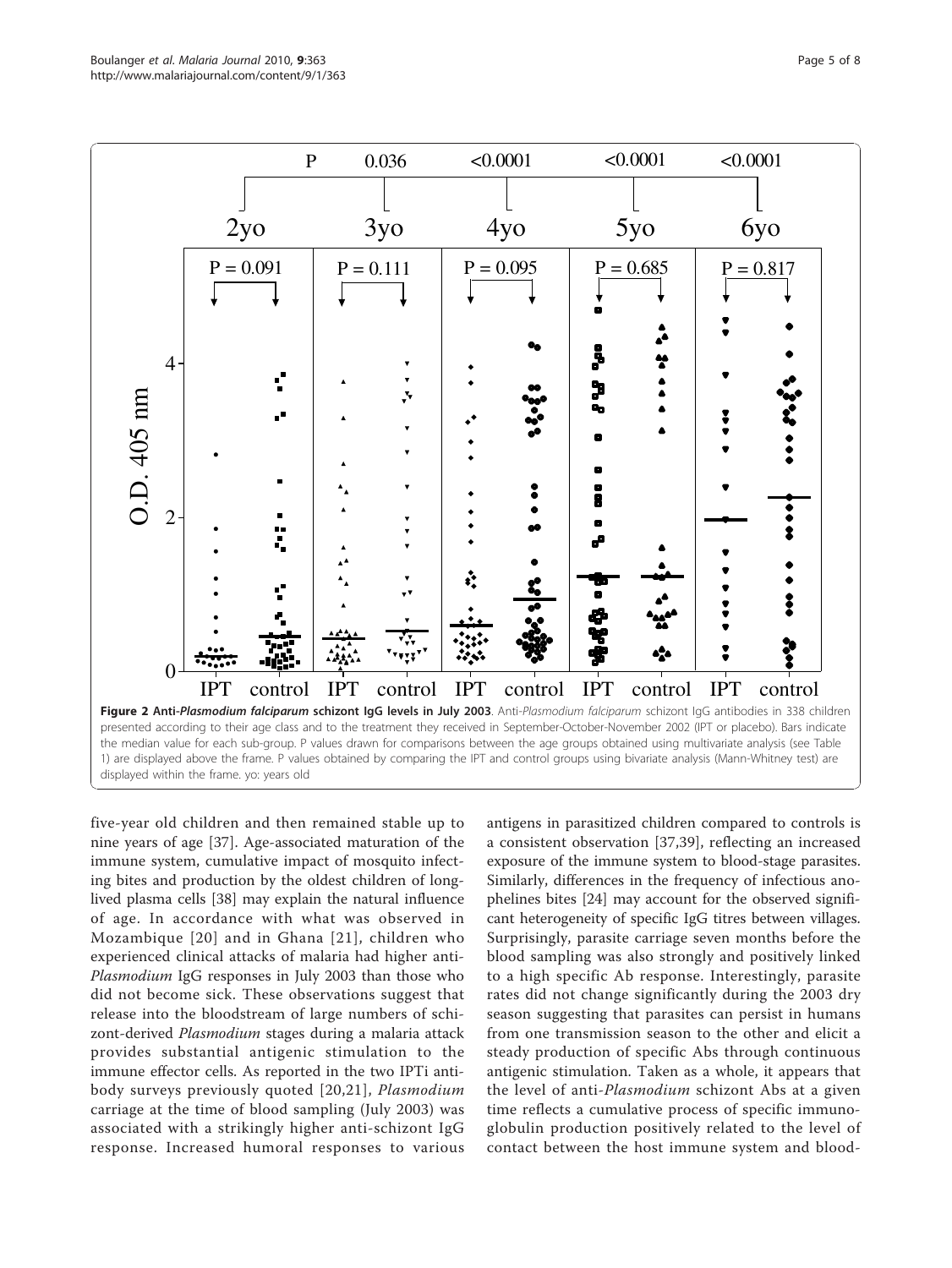<span id="page-5-0"></span>Boulanger et al. Malaria Journal 2010, 9:363 http://www.malariajournal.com/content/9/1/363



received IPT or placebo in September, October and November. The P value between the IPT and the control groups originates from a multivariate analysis (see Table 1) whereas Mann-Whitney tests were used to compare Plasmodium carriers to non-carriers. Bars indicate the median value for each sub-group.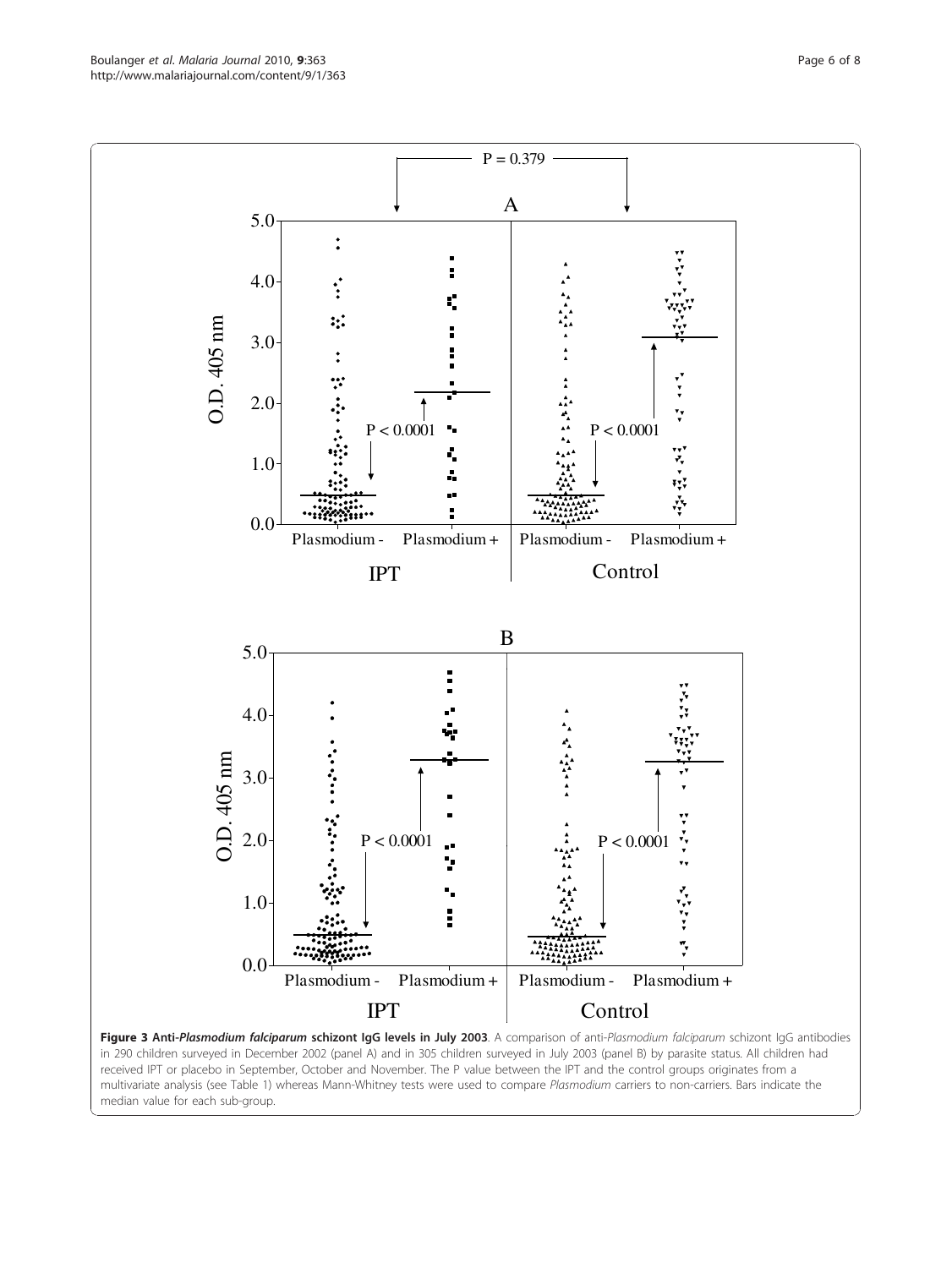<span id="page-6-0"></span>stage parasites. It underlines the fact that Plasmodium carriage is the key factor for anti-schizont IgG production, irrespective of the preventive treatment received, although the possibility of some contributory effect from the antimalarial drugs used for IPT cannot be completely excluded.

## **Conclusions**

To conclude, administration of SP and artesunate used as sIPTc slightly decreased the humoral reactivity to a crude Plasmodium extract. Specific IgG Abs appeared to increase with the amount of exposure to Plasmodium asexual stages at the time of blood sampling but also to exposure during the previous 10 months. A more accurate analysis of the immune response, looking at different putatively protective isotypes and antigens [[40\]](#page-7-0), would be valuable. Previous studies have shown, in The Gambia, that stopping chemoprophylaxis after a period of several years increased the risk of clinical malaria [[41\]](#page-7-0). Monitoring the potential rebound effect in children who will receive IPTc for several consecutive years will also be of great interest [[42\]](#page-7-0).

#### List of abbreviations used

Ab: Antibody; EPI: Expanded Program on Immunization; Hib: Haemophilus influenzae type b; IPT: Intermittent Preventive Treatment; IPTc: Intermittent Preventive Treatment in children; IPTi: Intermittent Preventive Treatment in infants; IPTsc: Intermittent Preventive Treatment in school-aged children; OD: Optical Density; PBS: Phosphate-Buffered Saline; sIPTc: seasonal Intermittent Preventive Treatment in children.SP: Sulphadoxine-Pyrimethamine.

#### Acknowledgements

We thank the population of the Niakhar site for their willingness to participate in the study and the IRD Service Unit 009 for maintenance of the Niakhar demographic database. We also address special thanks to Sébastien Pion for his involvement in the statistical analysis and to Kirsten Bork Simondon for her contribution to nutritional aspects of the trial. The participation of Tofène Ndiaye, Ernest Faye, Jean-Louis Dième, Ibou Cissé and Agnès Bakhoum to data collection is greatly acknowledged. The work was funded by the French Ministry of Research and Technology (PAL+ contract #2829), by the French Ministry of Defense (Délégation Générale pour l'Armement, contract n°REI DGA 05.34.038), by the Bill and Melinda Gates Foundation and by the Institut de Recherche pour le Développement.

#### Author details

<sup>1</sup>Unité Mixte de Recherche 145, Institut de Recherche pour le Développement and Université Montpellier 1, 911 avenue Agropolis, BP64501, 34394 Montpellier, France. <sup>2</sup>ONG Espoir Pour La Santé (EPLS), BP 226, Saint-Louis, Sénégal. <sup>3</sup>IRD, UMR198, Route des Pères Maristes, BP 1386, 18524 Dakar, Sénégal. <sup>4</sup>Université Cheikh Anta Diop, Département de Parasitologie, Dakar, Sénégal. <sup>5</sup>Immunology and Infection Center of Lille, Pasteur Institute of Lille, France. <sup>6</sup>IRD-UR024, Montpellier, France. <sup>7</sup>London School of Hygiene & Tropical Medicine, London, United-Kingdom. <sup>8</sup>IRD, UR016, 911 avenue Agropolis, BP64501, 34394 Montpellier, France.

#### Authors' contributions

DB, BG and FR conceived the study design. CS, BC and JFT coordinated the cohort follow-up. JBS, AMS and FF performed the bench work. DB and FR analysed the data and drafted the manuscript. All the authors amended the draft and approved the final manuscript.

#### Competing interests

The authors declare that they have no competing interests.

Received: 15 June 2010 Accepted: 17 December 2010 Published: 17 December 2010

#### References

- 1. Greenwood B: [Can malaria be eliminated?](http://www.ncbi.nlm.nih.gov/pubmed/19062058?dopt=Abstract) Trans R Soc Trop Med Hyg 2009, 103(Suppl 1):S2-5.
- 2. Desai M, ter Kuile FO, Nosten F, McGready R, Asamoa K, Brabin B, Newman RD: [Epidemiology and burden of malaria in pregnancy.](http://www.ncbi.nlm.nih.gov/pubmed/17251080?dopt=Abstract) Lancet Infect Dis 2007, 7:93-104.
- 3. Snow RW, Craig M, Deichmann U, Marsh K: [Estimating mortality, morbidity](http://www.ncbi.nlm.nih.gov/pubmed/10516785?dopt=Abstract) [and disability due to malaria among Africa](http://www.ncbi.nlm.nih.gov/pubmed/10516785?dopt=Abstract)'s non-pregnant population. Bull World Health Organ 1999, 77:624-640.
- 4. Gosling RD, Carneiro I, Chandramohan D: [Intermittent preventive](http://www.ncbi.nlm.nih.gov/pubmed/19558374?dopt=Abstract) [treatment of malaria in infants: how does it work and where will it](http://www.ncbi.nlm.nih.gov/pubmed/19558374?dopt=Abstract) [work?](http://www.ncbi.nlm.nih.gov/pubmed/19558374?dopt=Abstract) Trop Med Int Health 2009, 14:1003-1010.
- 5. Cisse B, Cairns M, Faye E, O ND, Faye B, Cames C, Cheng Y, M ND, Lo AC, Simondon K, Trape JF, Faye O, JL ND, Gaye O, Greenwood B, Milligan P: [Randomized trial of piperaquine with sulfadoxine-pyrimethamine or](http://www.ncbi.nlm.nih.gov/pubmed/19784374?dopt=Abstract) [dihydroartemisinin for malaria intermittent preventive treatment in](http://www.ncbi.nlm.nih.gov/pubmed/19784374?dopt=Abstract) [children.](http://www.ncbi.nlm.nih.gov/pubmed/19784374?dopt=Abstract) PLoS One 2009, 4:e7164.
- 6. Cisse B, Sokhna C, Boulanger D, Milet J, Ba el H, Richardson K, Hallett R, Sutherland C, Simondon K, Simondon F, Alexander N, Gaye O, Targett G, Lines J, Greenwood B, Trape JF: [Seasonal intermittent preventive](http://www.ncbi.nlm.nih.gov/pubmed/16503464?dopt=Abstract) [treatment with artesunate and sulfadoxine-pyrimethamine for](http://www.ncbi.nlm.nih.gov/pubmed/16503464?dopt=Abstract) [prevention of malaria in Senegalese children: a randomised, placebo](http://www.ncbi.nlm.nih.gov/pubmed/16503464?dopt=Abstract)[controlled, double-blind trial.](http://www.ncbi.nlm.nih.gov/pubmed/16503464?dopt=Abstract) Lancet 2006, 367:659-667.
- 7. Dicko A, Sagara I, Sissoko MS, Guindo O, Diallo AI, Kone M, Toure OB, Sacko M, Doumbo OK: [Impact of intermittent preventive treatment with](http://www.ncbi.nlm.nih.gov/pubmed/18611271?dopt=Abstract) [sulphadoxine-pyrimethamine targeting the transmission season on the](http://www.ncbi.nlm.nih.gov/pubmed/18611271?dopt=Abstract) [incidence of clinical malaria in children in Mali.](http://www.ncbi.nlm.nih.gov/pubmed/18611271?dopt=Abstract) Malar J 2008, 7:123.
- 8. Sokhna C, Cisse B, Ba el H, Milligan P, Hallett R, Sutherland C, Gaye O, Boulanger D, Simondon K, Simondon F, Targett G, Lines J, Greenwood B, Trape JF: [A trial of the efficacy, safety and impact on drug resistance of](http://www.ncbi.nlm.nih.gov/pubmed/18213379?dopt=Abstract) [four drug regimens for seasonal intermittent preventive treatment for](http://www.ncbi.nlm.nih.gov/pubmed/18213379?dopt=Abstract) [malaria in Senegalese children.](http://www.ncbi.nlm.nih.gov/pubmed/18213379?dopt=Abstract) PLoS One 2008, 3:e1471.
- 9. Kweku M, Liu D, Adjuik M, Binka F, Seidu M, Greenwood B, Chandramohan D: [Seasonal intermittent preventive treatment for the](http://www.ncbi.nlm.nih.gov/pubmed/19098989?dopt=Abstract) [prevention of anaemia and malaria in Ghanaian children: a randomized,](http://www.ncbi.nlm.nih.gov/pubmed/19098989?dopt=Abstract) [placebo controlled trial.](http://www.ncbi.nlm.nih.gov/pubmed/19098989?dopt=Abstract) PLoS One 2008, 3:e4000.
- 10. Barger B, Maiga H, Traore OB, Tekete M, Tembine I, Dara A, Traore ZI, Gantt S, Doumbo OK, Djimde AA: [Intermittent preventive treatment using](http://www.ncbi.nlm.nih.gov/pubmed/19497079?dopt=Abstract) [artemisinin-based combination therapy reduces malaria morbidity](http://www.ncbi.nlm.nih.gov/pubmed/19497079?dopt=Abstract) [among school-aged children in Mali.](http://www.ncbi.nlm.nih.gov/pubmed/19497079?dopt=Abstract) Trop Med Int Health 2009, 14:784-791.
- 11. Clarke SE, Jukes MC, Njagi JK, Khasakhala L, Cundill B, Otido J, Crudder C, Estambale BB, Brooker S: [Effect of intermittent preventive treatment of](http://www.ncbi.nlm.nih.gov/pubmed/18620950?dopt=Abstract) [malaria on health and education in schoolchildren: a cluster](http://www.ncbi.nlm.nih.gov/pubmed/18620950?dopt=Abstract)[randomised, double-blind, placebo-controlled trial.](http://www.ncbi.nlm.nih.gov/pubmed/18620950?dopt=Abstract) Lancet 2008, 372:127-138.
- 12. Moormann AM: [How might infant and paediatric immune responses](http://www.ncbi.nlm.nih.gov/pubmed/19691558?dopt=Abstract) [influence malaria vaccine efficacy?](http://www.ncbi.nlm.nih.gov/pubmed/19691558?dopt=Abstract) Parasite Immunol 2009, 31:547-559.
- 13. Ramacher M, Umansky V, Efferth T: [Effect of artesunate on immune cells](http://www.ncbi.nlm.nih.gov/pubmed/19745721?dopt=Abstract) [in ret-transgenic mouse melanoma model.](http://www.ncbi.nlm.nih.gov/pubmed/19745721?dopt=Abstract) Anticancer Drugs 2009, 20:910-917.
- 14. Chandramohan D, Owusu-Agyei S, Carneiro I, Awine T, Amponsa-Achiano K, Mensah N, Jaffar S, Baiden R, Hodgson A, Binka F, Greenwood B: [Cluster](http://www.ncbi.nlm.nih.gov/pubmed/16195288?dopt=Abstract) [randomised trial of intermittent preventive treatment for malaria in](http://www.ncbi.nlm.nih.gov/pubmed/16195288?dopt=Abstract) [infants in area of high, seasonal transmission in Ghana.](http://www.ncbi.nlm.nih.gov/pubmed/16195288?dopt=Abstract) BMJ 2005, 331:727-733.
- 15. Mockenhaupt FP, Reither K, Zanger P, Roepcke F, Danquah I, Saad E, Ziniel P, Dzisi SY, Frempong M, Agana-Nsiire P, Amoo-Sakyi F, Otchwemah R, Cramer JP, Anemana SD, Dietz E, Bienzle U: [Intermittent](http://www.ncbi.nlm.nih.gov/pubmed/17638703?dopt=Abstract) [preventive treatment in infants as a means of malaria control: a](http://www.ncbi.nlm.nih.gov/pubmed/17638703?dopt=Abstract) [randomized, double-blind, placebo-controlled trial in northern Ghana.](http://www.ncbi.nlm.nih.gov/pubmed/17638703?dopt=Abstract) Antimicrob Agents Chemother 2007, 51:3273-3281.
- 16. Aponte JJ, Schellenberg D, Egan A, Breckenridge A, Carneiro I, Critchley J, Danquah I, Dodoo A, Kobbe R, Lell B, May J, Premji Z, Sanz S, Sevene E, Soulaymani-Becheikh R, Winstanley P, Adjei S, Anemana S, Chandramohan D, Issifou S, Mockenhaupt F, Owusu-Agyei S, Greenwood B, Grobusch MP, Kremsner PG, Macete E, Mshinda H, Newman RD, Slutsker L, Tanner M, Alonso P, Menendez C: [Efficacy and safety of intermittent](http://www.ncbi.nlm.nih.gov/pubmed/19765816?dopt=Abstract)